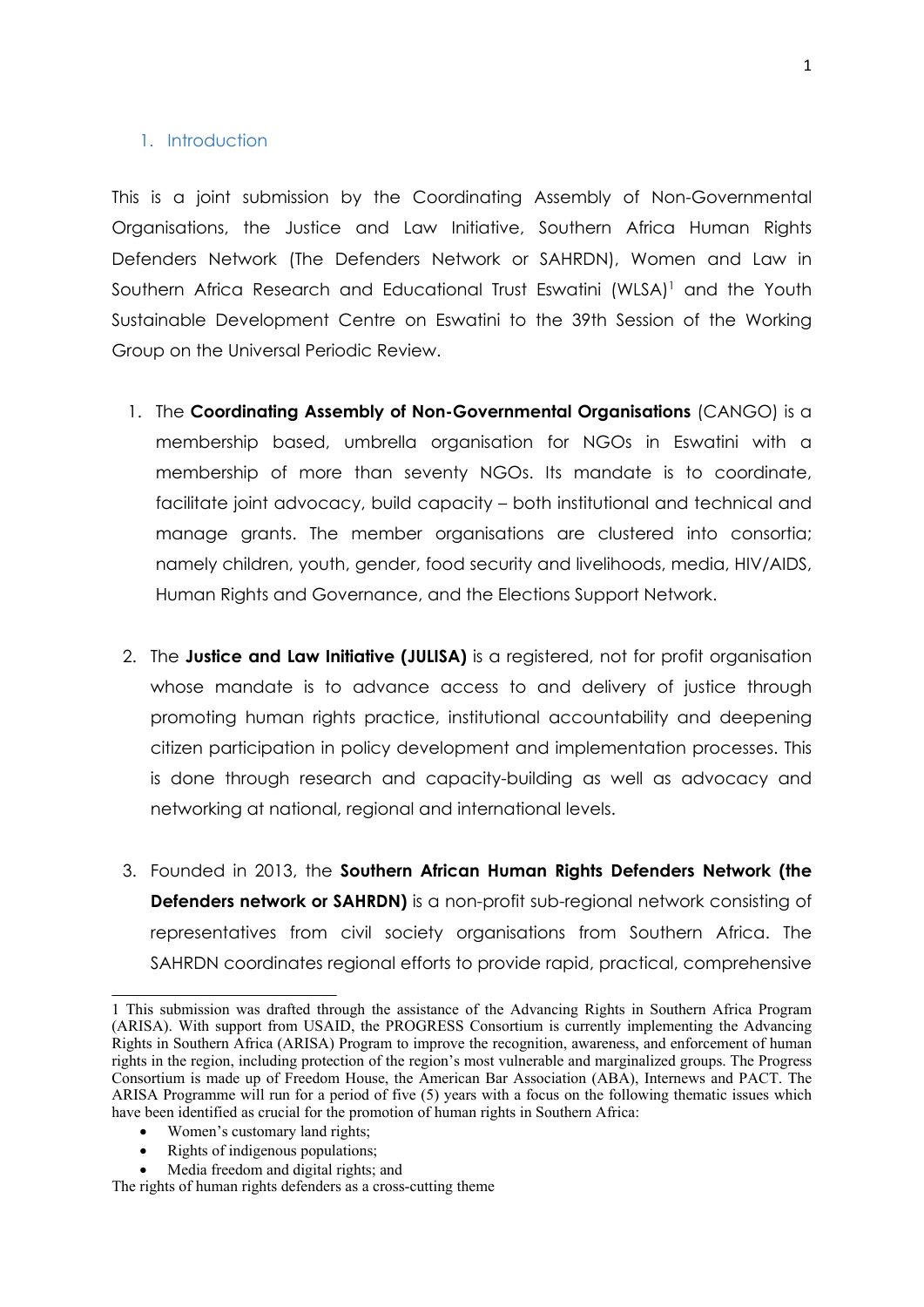and inclusive protection support to HRDs at high risk, defend civic space, and empower HRDs to mitigate effects of repression. To this end, the SAHRDN contributes to the respect and recognition of HRDs as legitimate actors and agents of change with universally recognised and constitutionally guaranteed rights. The SAHRDN supports HRDs in engaging with supranational reporting and protection mechanisms.

- 4. WLSA is <sup>a</sup> women'<sup>s</sup> rights organization which aims to contribute to the socioeconomic, political, and legal advancement as well as protection of women and girls in Eswatini. This is achieved through strategic action research in the socio-legal field, lobbying and advocacy for legal reforms, policy changes, laws (including Swazi law and custom); and practices which discriminate and disadvantage women and girls. WLSA'<sup>s</sup> focus areas include *inter alia* customary land rights issues, and the protection of women human rights defenders.
- 5. **Youth Sustainable Development Centre (YSDC)** is <sup>a</sup> non-profit organisation that is working on youth economic empowerment through sustainable development, which further mobilises youth as sustainable development agents, problem solvers and human rights advocates.

The focus of this report is on the situation of human rights defenders and the various rights violations they are facing in Eswatini. It identifies key challenges that human rights defenders (HRDs) are facing namely: harassment; suppression of freedom of expression, association and assembly, and arbitrary arrest and detention.

This submission provides recommendations to the state party to ensure that the rights of human rights defenders are protected and promoted in the country through repealing or amending repressive legislation such as the Sedition Act and Suppression of Terrorism Act. It further recommends the state party to ensure that the work of human rights defenders is not unjustifiably restricted, and that relevant stakeholders such as the national human rights institution and traditional leaders uphold the rights of human rights defenders.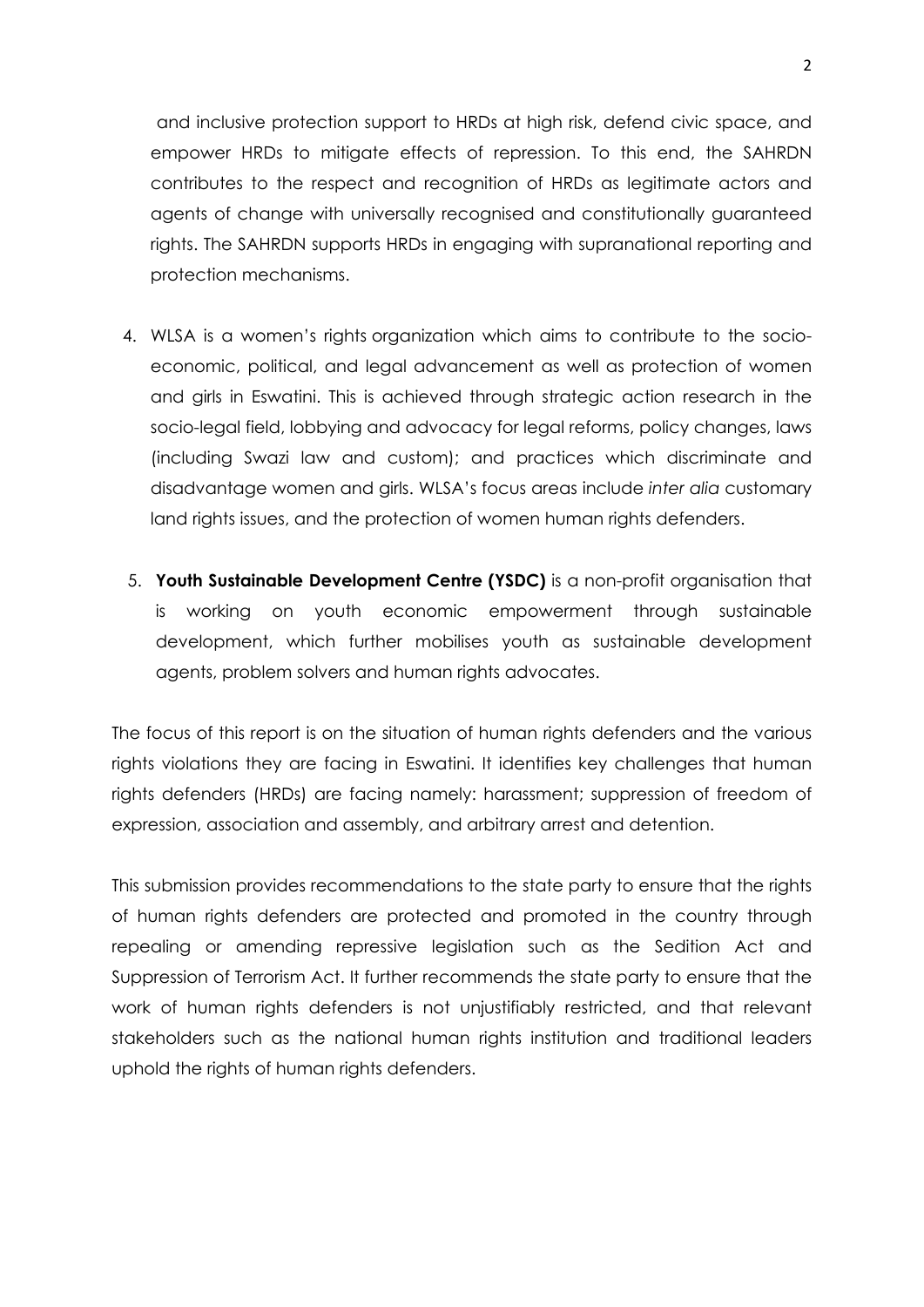# 2. Human Rights Issues Relating to Human Rights Defenders in Eswatini

During the Southern Africa Human Rights Defenders Summit in 2019, HRDs from Eswatini highlighted the main challenges HRDs are facing in the country.

Some of the key challenges facing human rights defenders in Eswatini include the following:

- The criminalization of human rights work;
- Patriarchy and culture are used to stifle the work of HRDs, particularly women defenders.
- Cyber threats against HRDs.
- The right to privacy is under attack; and
- The suppression of freedom of assembly and expression despite constitutional guarantees. *2*

#### 2.1 Defenders and Freedom of Expression, Association and Peaceful Assembly

HRDs, are also subjected to intimidation, harassment, threats and torture. Freedom of expression and access to information are curtailed through laws such as the Sedition and Subversive Activities Act $^3$  and Official Secrets Act $^4\cdot$  These laws are usec to prevent HRDS from organising and participating in peaceful assembly in the form of meetings or peaceful protest activities. Journalists and activists are reportedly followed and harassed by unknown state agents. *5* There have also been reports of telephonic and internet spying by government. *<sup>6</sup>* Most human rights defenders are easily isolated from their professional and social communities as individuals do not want to be considered guilty by association. *7* Since every Swazi person "belongs" to <sup>a</sup> chief, an activist'<sup>s</sup> actions very often impact on their family, especially in the rural

<sup>2</sup> Southern Africa Human Rights Defenders Network et al "2019 Southern Africa Human Rights Defenders Summit" <https://africandefenders.org/wp-content/uploads/2020/02/SAHRDN-Report-compressed.pdf> (last accessed 24 February 2021) page 32.

<sup>3</sup> No: 46 of 1938

<sup>4</sup> No: 30 of 1968

<sup>5</sup> Report submitted to ARISA by civil society stakeholders during Eswatini in country mission conducted from 6-9 June 2019.

<sup>6</sup> Ibid.

<sup>7</sup> Ibid.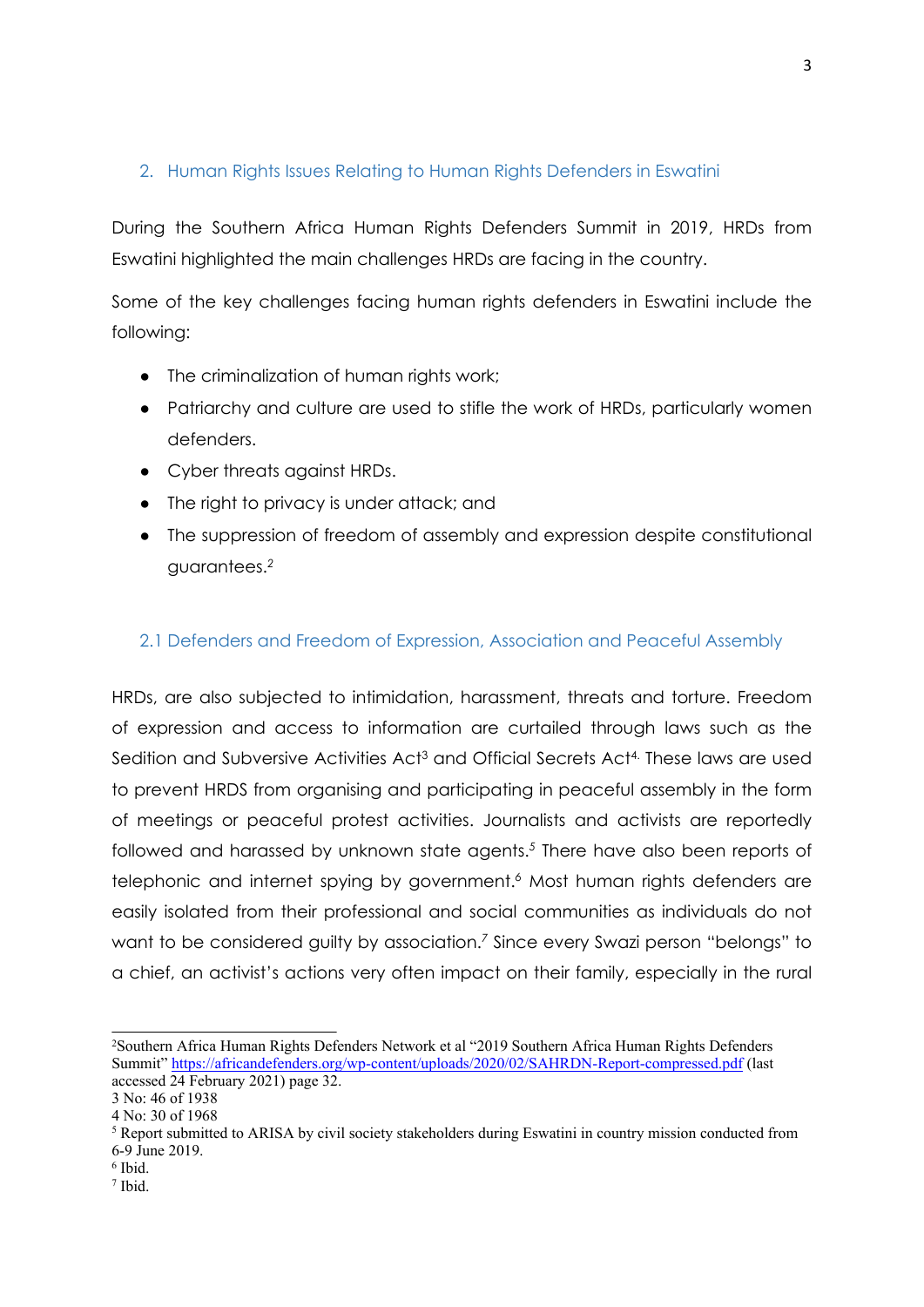areas. *8* Families are very often punished through evictions and intimidation. *9*

Despite the Eswatini Constitution<sup>10</sup> providing for the rights to freedom of expression, association and peaceful assembly there has not been <sup>a</sup> systematic law reform process to ensure legislative compliance with constitutional principles, and these rights continue to be violated by the State. While laws such as the Public Order Act $^{\dagger}$ have been amended to enable some protections, ensuring the right to freedom of expression, association and assembly; these amendments do not fully address the restrictions and contain loopholes which may be used in practice to curtail these rights because the Act is being implemented with cumbersome requirements to obtain permits before holding <sup>a</sup> meeting/activity and restrictions with regards to obtaining authorisation to access public buildings.

However, it remains <sup>a</sup> matter of concern that the Act is being implemented with cumbersome requirements to obtain permits before holding <sup>a</sup> meeting/activity and restrictions with regards to obtaining authorisation to access public buildings, i.e. to deliver petitions, and for the power of the police to intervene in <sup>a</sup> gathering in cases of danger to public order or safety, which has led to its abuse in application. For example, when the Swaziland Economic Justice Network (SEJUN) in February 2018 held <sup>a</sup> march to Parliament to deliver <sup>a</sup> petition on the National budget that was heavily criticised for not being pro-poor, the march was stopped by Police. The Public Order Act was further used to revoke the permit for the 2<sup>nd</sup> and 3<sup>rd</sup> day of the protests of Trade Union Congress of Swaziland (TUCOSWA) in 2018 and TUCOSWA urgently approached the courts to counter the decision by NATCOM. The case was put in the Court roll to be heard on the 19<sup>th</sup> September as an Urgent application. <https://allafrica.com/stories/201809210158.html>.

Maxwell Dlamini, <sup>a</sup> student activist and SWAYOCO member was arrested, purportedly for allegedly making seditious remarks at <sup>a</sup> Worker'<sup>s</sup> Day commemoration event on the 1<sup>st</sup> May 2014. Political activists have been harassed, detained and arrested for wearing T-shirts with political slogans, particularly those of the banned and proscribed political party, the People'<sup>s</sup> Democratic Movement (PUDEMO). On the 2014, seven members of PUDEMO, were arrested for wearing t-

<sup>9</sup> Ibid.

<sup>8</sup> Ibid.

<sup>10</sup> The Constitution of the Kingdom of Swaziland Act of 2005

<sup>11</sup> No: 17 of 1963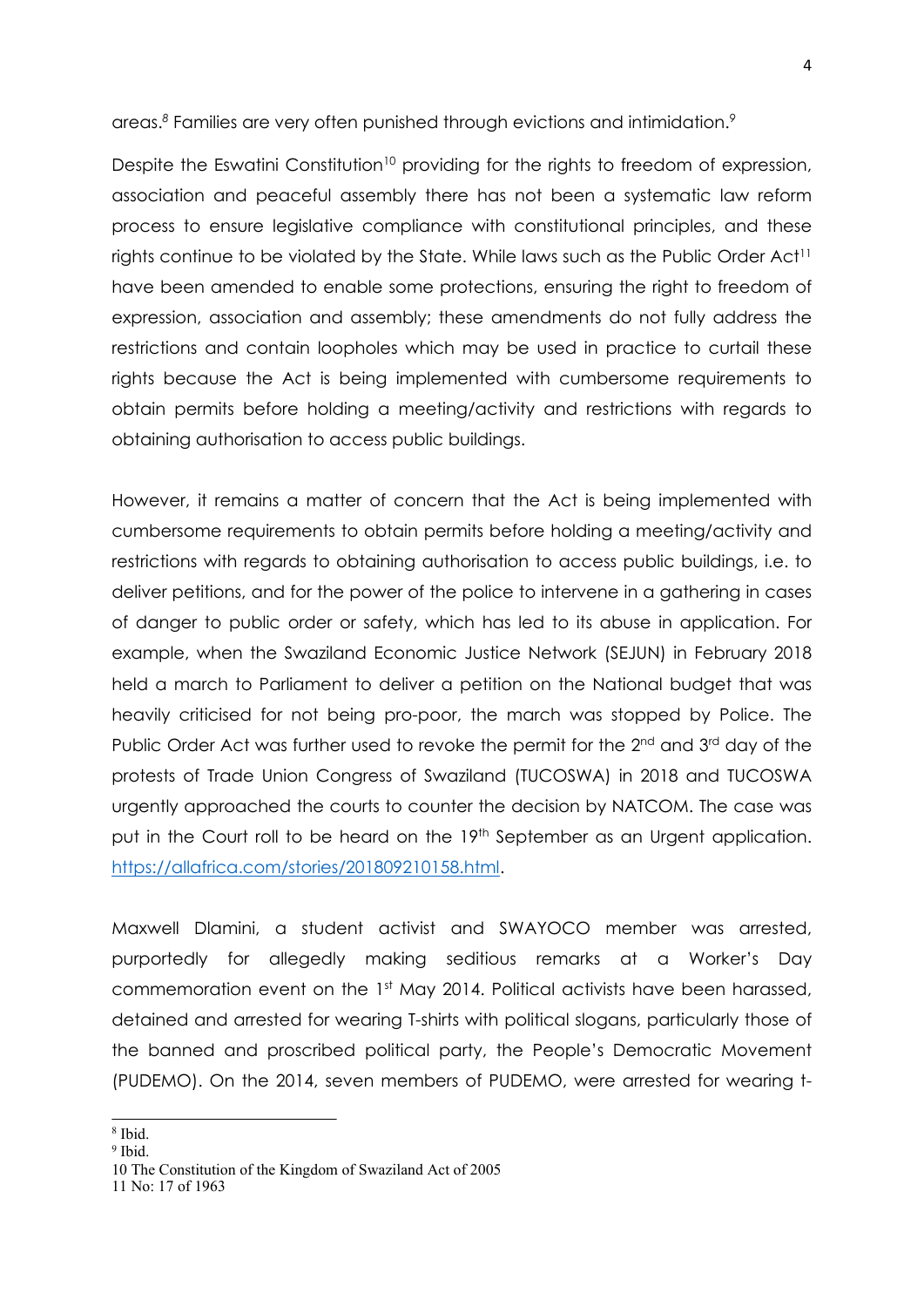shirts with the PUDEMO name and political messages whilst protesting outside the court premises when members of the public were denied access to Thulani Maseko and Bheki Makhubu'<sup>s</sup> case. They were protesting against among others, matters relating to the administration of justice. Thulani Maseko and Bheki Makhubu were arrested and charged with contempt of court for criticizing the then Chief Justice. Students have been expelled from colleges and universities for being leading or being actively involved in student and national politics. There have also been deaths in custody of political activists.

The Eswatini government has not passed any laws that enable the formation, registration, participation of political parties. The 1973 Decree<sup>12</sup> (the Decree) which states that "all political parties and similar bodies that cultivate and bring about disturbances and ill-feelings within the Nation are hereby dissolved and prohibited" has not yet been repealed and government continues to assert that it is no longer operational in view of the enactment of the Constitution. However, in reality the restrictions contained in the Decree continue to be imposed on HRDs work. It is used by law enforcement officers to supress political opponents. The Decree is used in practice because political parties remain banned and assemblies are strictly restricted to non-political purposes (thus also barring involvement of political parties in national elections).

There is widespread concern with civil society and HRDs about the NGO Bill <sup>13</sup> that is currently under consideration by government. This Bill contains elements that may be used to curtail the work of HRDs and their organisations by restricting activities and closing off the already shrinking civic space and thereby making it difficult for civil society organisation to operate freely and effectively.

#### 2.2 Freedom from Torture, Inhuman and Degrading Treatment or Punishment

The Eswatini government has argued that torture can be addressed under the existing criminal laws hence there is no need to specifically criminalise it. Despite advocacy efforts and calling for accountability by HRDs, the government has

<sup>12</sup> Proclamation by his Majesty King Sobhuza II 12<sup>th</sup> April 1973

<sup>13</sup> Non-Governmental Organisations Bill of 2017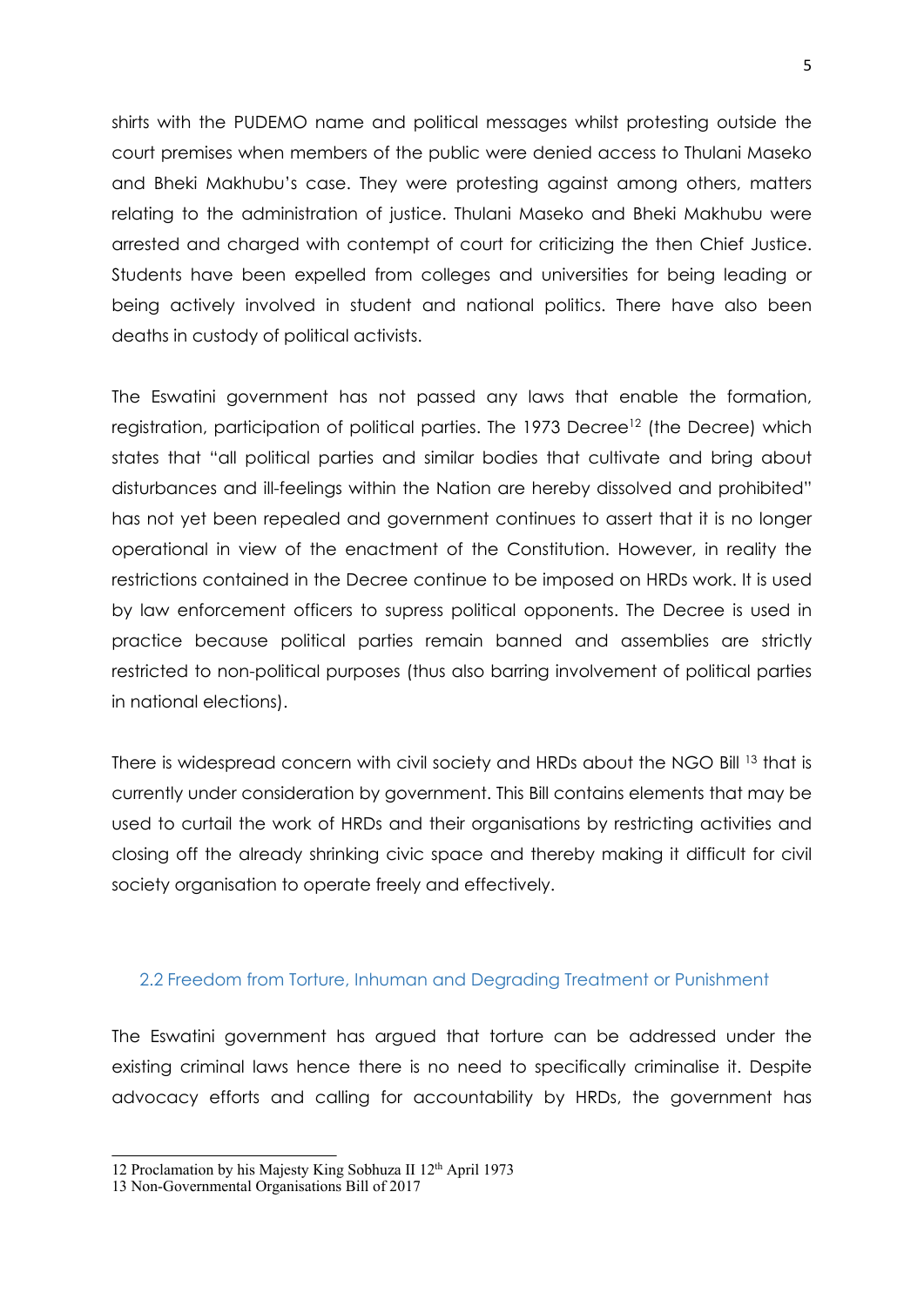resisted carrying out appropriate investigations where there are allegations of torture, resulting in this practice, particularly by security forces, continuing with impunity.

## 2.3 LGBTIQ Defenders and their Rights

HRDs are also able to solicit, receive and utilise resources for the purpose of protecting human rights (including the receipt of funds from abroad). However, the ability of HRDs to work freely on human rights is largely dependent on the type of rights they are advocating for. With "non-controversial" rights such as children'<sup>s</sup> rights, there is greater freedom whereas with civil and political rights, and socioeconomic rights, there is hostility from government. In this regard, HRDs working on such issues have limited freedoms to form organisations.

The criminalization of human rights work has been particularly evident when it comes to Lesbian, Gay, Bisexual, Transgender and Intersex (LGBTI) work. This is <sup>a</sup> violation of individuals' freedom of association rights. The United Nations Special Rapporteur on Freedom of Peaceful Assembly and of Association has noted that the enjoyment of freedom of association rights is particularly important for high risk groups who are minorities or marginalized. *14* In Eswatini homosexuality is still considered to be <sup>a</sup> taboo with anti-sodomy laws still in place. *<sup>15</sup>* As <sup>a</sup> result of the conservative and traditional aspects of the country, LGBTI people remain underrepresented and do not occupy <sup>a</sup> significant space for their voices to be heard. It is therefore important to enforce the freedom of association rights of LGBTI persons in <sup>a</sup> safe and accepting environment. A milestone in the advocacy of LGBTI persons' rights in Eswatini was the first pride march that was held in Mbabane in 2018. *<sup>16</sup>* However, in September 2019, the Eswatini'<sup>s</sup> Registrar of Companies refused to register the Eswatini Sexual and Gender Minorities (ESGM), an organization that works to protect and promote LGBTI rights in Eswatini.<sup>17</sup> The Registrar argued that ESGM's purpose was unlawful since

<sup>14</sup> Report of the UN Special Rapporteur on the Rights to Freedom of Peaceful Assembly and of Association, UN Doc A/HRC/38/34 (26 July 2018), pg12.

<sup>15</sup> Report submitted to ARISA by civil society stakeholders during Eswatini in country mission conducted from 6-9 June 2019.

<sup>16</sup> Ibid.

<sup>&</sup>lt;sup>17</sup> Southern Africa Litigation Centre "Eswatini High Court Postpones Case on the Refusal to Register an LGBT Advocacy Group" [https://www.southernafricalitigationcentre.org/2020/06/25/media-advisory-eswatini-high](https://www.southernafricalitigationcentre.org/2020/06/25/media-advisory-eswatini-high-court-postpones-case-on-the-refusal-to-register-an-lgbt-advocacy-group/)[court-postpones-case-on-the-refusal-to-register-an-lgbt-advocacy-group/](https://www.southernafricalitigationcentre.org/2020/06/25/media-advisory-eswatini-high-court-postpones-case-on-the-refusal-to-register-an-lgbt-advocacy-group/) (last accessed on 24 February 2021).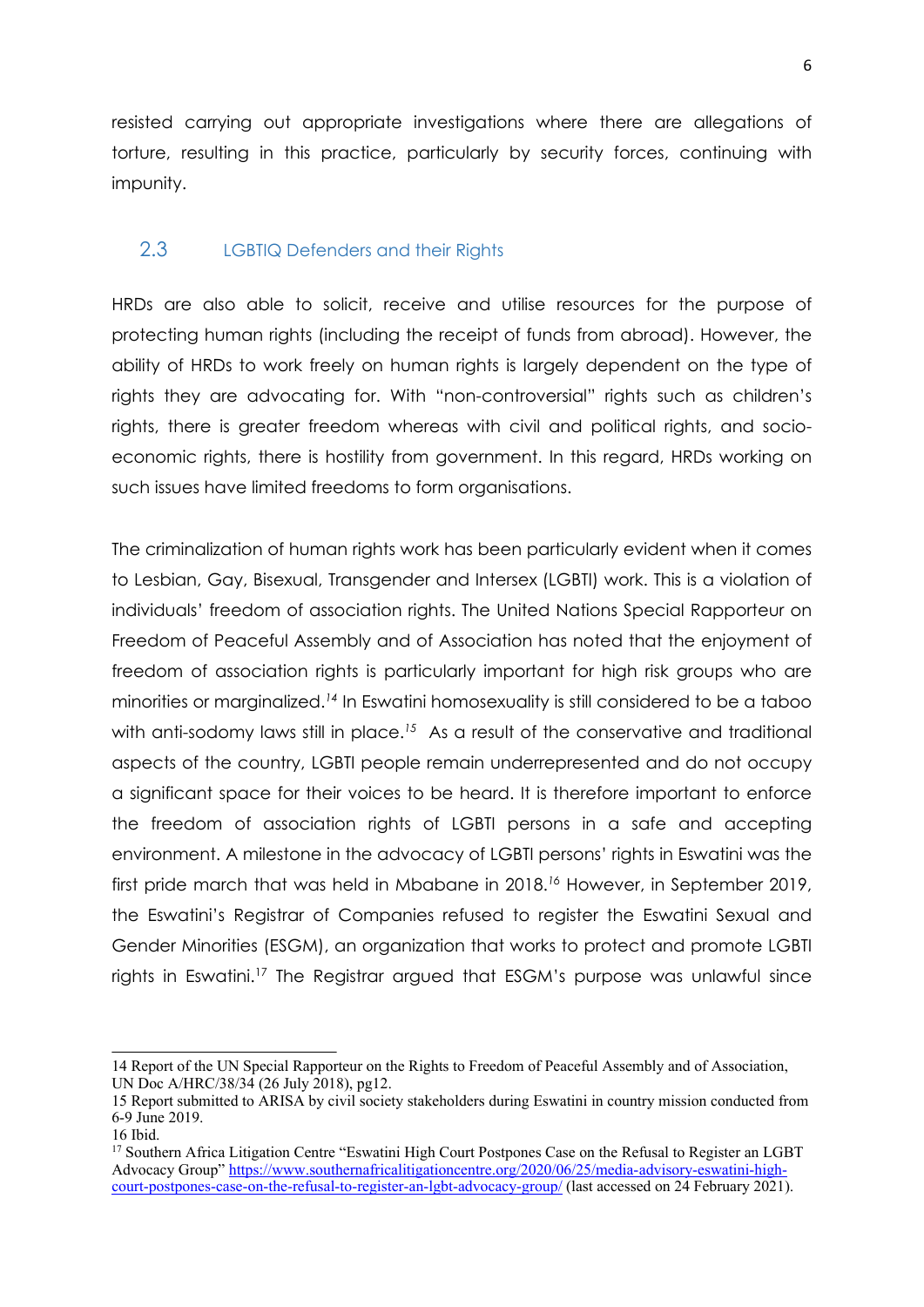same-sex sexual acts are illegal in the country. *18* ESGM approached the Eswatini High Court in Mbabane for relief and argued that the Registrar'<sup>s</sup> refusal violated ESGM members' rights to dignity, to associate and express themselves freely, to be treated equally and not to be discriminated against. *19* The matter is still pending before the court.

# 2.4 Independence of the Judiciary and Availability of other Redress **Mechanisms**

Apart from adding to the numbers of judicial officers, there has been no concerted effort to reform the judiciary, particularly in relation to its independence. There is no security of tenure for judges and in an attempt to protect their jobs, they deliver judgments that appease the status quo, at the expense of the HRDs. This is evident from the negative attitude and biased manner in which human rights cases and HRDs are treated in legal processes as well as in the judgments themselves. The well recorded case of Thulani Maseko and Bheki Makhubu is illustrative of this attitude of the courts, where the judge was visibly and expressly biased in dismissing all applications brought on behalf of these HRDs; granting all the State'<sup>s</sup> applications; and rejecting all evidence by the HRDs but accepting all the evidence by the State regardless of legal principles of admissibility and proof.

HRDs in Eswatini are able to submit concerns and proposals to the relevant government institutions. However, in as much as criticisms and complaints may be submitted to government, consideration of these and responses or subsequent engagement with HRDs is not guaranteed and hardly takes place. Many petitions, policy and law reform proposals have been submitted to government without response or subsequent change to the policy or law.

There has not been any government collaboration with national human rights mechanisms on protecting HRDs. There has also been no cooperation with civil society and HRDs on promoting and protecting the rights of HRDs. The Commission on Human Rights and Public Administration (CHRPA) has not implemented any activities to promote and protect the rights of HRDs, and there has been no human rights education and public awareness on the rights of HRDs. HRDs have decried the

<sup>18</sup> Ibid.

<sup>19</sup> Ibid.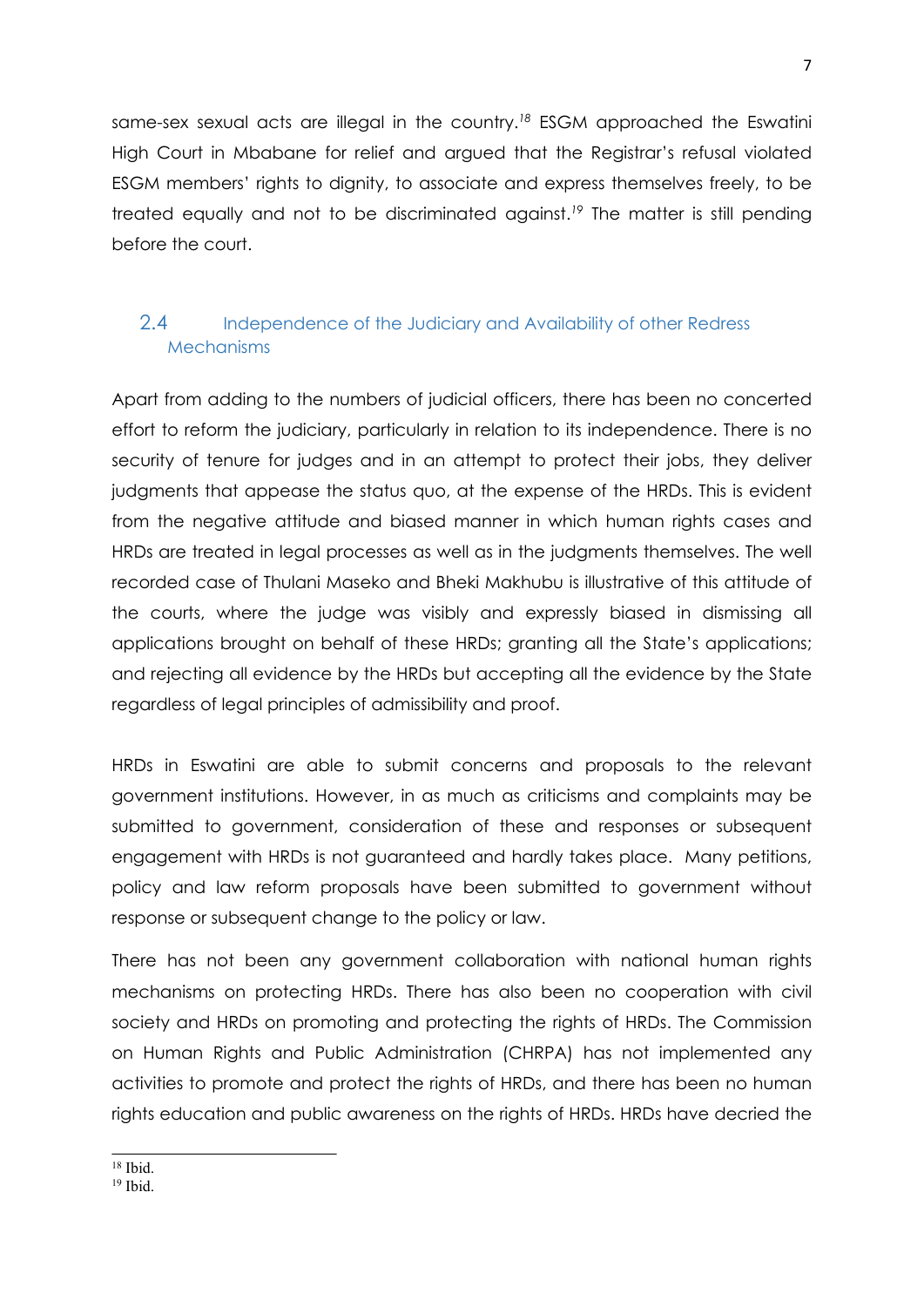fact that their cases of violations have been reported to the CHRPA, but have not been acknowledged or actioned upon.

### 3. Implementation of UPR Recommendations

Recommendations from processes such as the UPR have called on the international community to support Eswatini implement its human rights obligations through capacity-building and technical assistance, which are key mandates of international organisations. This support can also be tailored to the needs of specific groups such as the police or judiciary. In order to strengthen human rights culture and practice, Eswatini should take stock of the capacity constraints of the national human rights infrastructure and related agencies so as to identify areas of strengthening. There should also be monitoring of practical implementation of the training.

# 4. Impact of Patriarchy and Tradition

Promoting human rights in the context of Eswatini, which is <sup>a</sup> patriarchal and very traditional society creates additional challenges for women human rights defenders (WHRDs). These include various acts of sexual harassment. WHRDs who are vocal are viewed as acting contrary to socio-cultural norms; hence they are subject to greater prejudice than male HRDs. Furthermore, because women are culturally viewed as minors who are subject to family decisions, they may experience additional pressure from their families to stop or reduce their activism. Due to the restrictive and repressive environment, WHRDs are hesitant in reporting these cases, and where such reports have been made to civil society actors, requests for confidentiality have been made.

#### 5. Conclusion and Recommendations

This submission has identified that the human rights defenders' rights to privacy, freedom of association and peaceful assembly remain limited, and they are continuously faced with threats and harassment. The government has relied on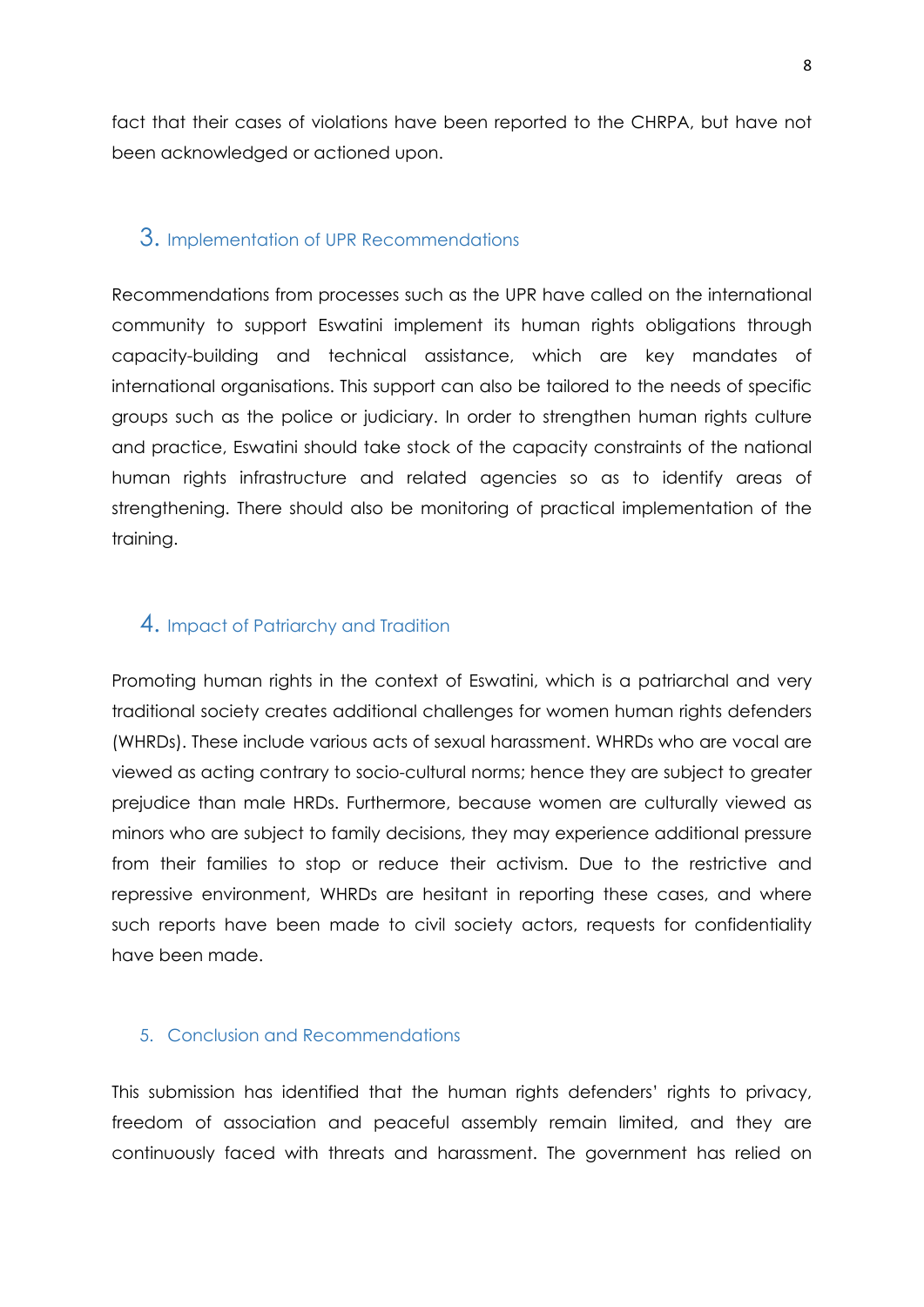various security legislation such as the Sedition and Subversive Activities Act to monitor human rights defenders and restrict their work. In order to remedy the issues identified in this submission WLSA recommends that the Eswatini government should:

- i. Take measures to align all laws and policies with the principle of equality and non-discrimination as stated in the Constitution, particularly as it relates to LGBTI people and human rights defenders;
- ii. Decriminalize same sex relations and permit LGBTI organizations to register;
- iii. Repeal or amend laws that restrict civil rights, and the work of human rights defenders;
- iv. Ensures that human rights defenders are protected, and that reports of harassment, abuse and the restriction of fundamental freedoms by law enforcement are adequately investigated and prosecuted;
- v. Ensure that adequate investigations are conducted for all pending charges against HRDs and HRDs convicted under the Suppression of Terrorism Act
- vi. Adopt measures to create an enabling environment for social and political dialogue with relevant national, regional and international human rights stakeholders and mechanisms
- vii. Enact enabling legislation for the establishment of an independent and impartial (CHRPA) to undertake activities as <sup>a</sup> national human rights institution in accordance with the Paris Principles;
- viii. Establish <sup>a</sup> national mechanism for reporting to international and regional mechanisms and follow-up on implementation of recommendations from these mechanisms;
- ix. Adopt measures to ensure the independence of the judiciary, including by ensuring the appointment of impartial judges, as well as prosecuting and punishing those responsible for acts undermining the independence or impartiality of judicial proceedings;
- x. Ensure the rules relating to the appointment and removal of judges are in line with the Basic Principles on the Independence of the Judiciary;
- xi. Ensures that it is up to date with all State Party reports, and ensure meaningful participation with civil society;
- xii. Ratifies the Optional Protocols that enable submission of individual complaints of violations to relevant human rights structures;